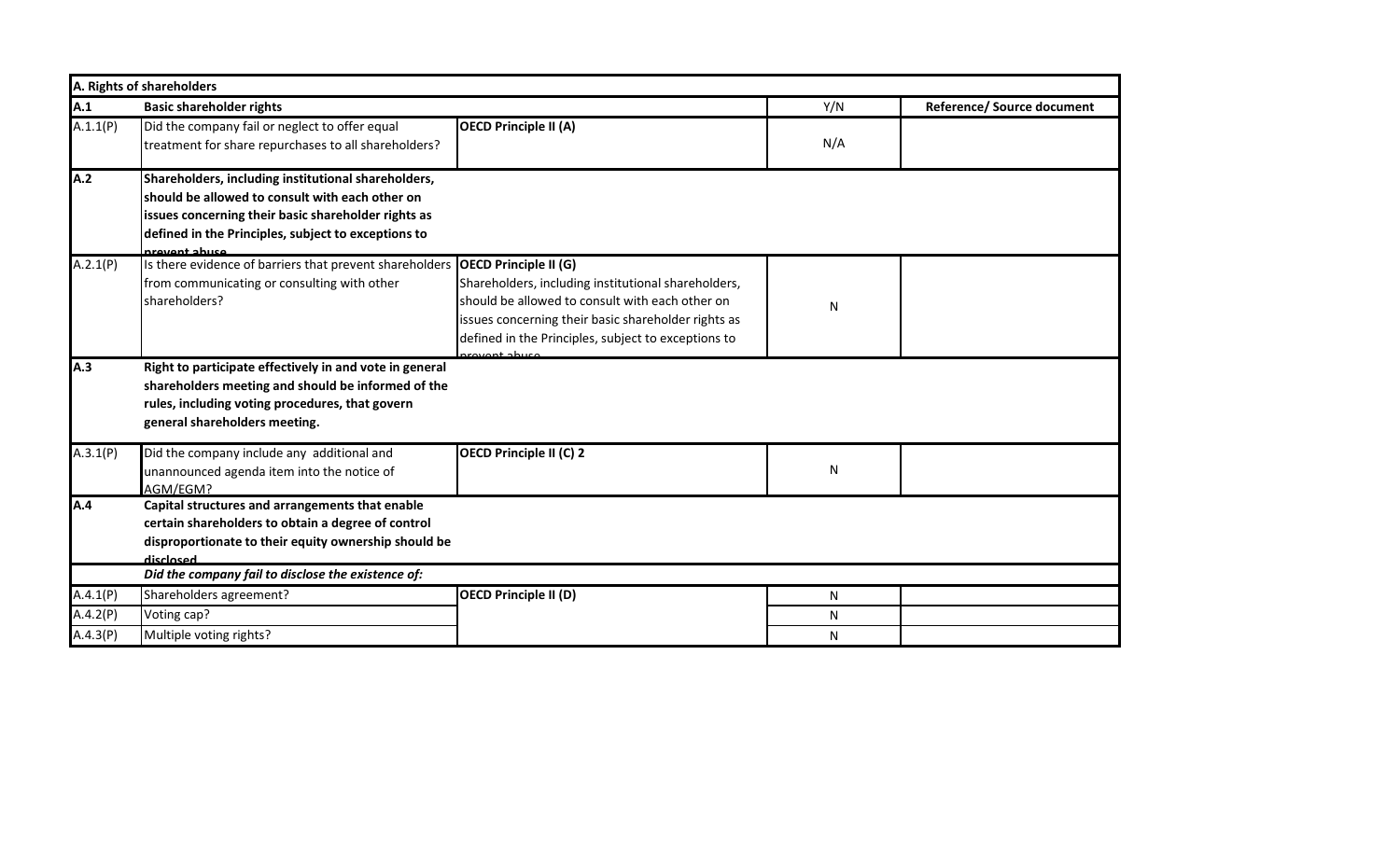| A.5      | Capital structures and arrangements that enable<br>certain shareholders to obtain a degree of control<br>disproportionate to their equity ownership should be<br>disclosed |                                                                                                                                                                                                                                                                                                                                    |     |  |
|----------|----------------------------------------------------------------------------------------------------------------------------------------------------------------------------|------------------------------------------------------------------------------------------------------------------------------------------------------------------------------------------------------------------------------------------------------------------------------------------------------------------------------------|-----|--|
| A.5.1(P) | Is a pyramid ownership structure and/ or cross holding $\overline{OECD}$ Principle II (D):<br>structure apparent?                                                          | Capital structures and arrangements that enable<br>certain shareholders to obtain a degree of control<br>disproportionate to their equity ownership should be<br>disclosed.<br>Some capital structures allow a shareholder to<br>exercise a degree of control over the corporation<br>disproportionate to the shareholders' equity | N/A |  |
|          |                                                                                                                                                                            | ownership in the company. Pyramid structures, cross<br>shareholdings and shares with limited or multiple<br>voting rights can be used to diminish the capability of<br>noncontrolling shareholders to influence corporate<br>policy.                                                                                               |     |  |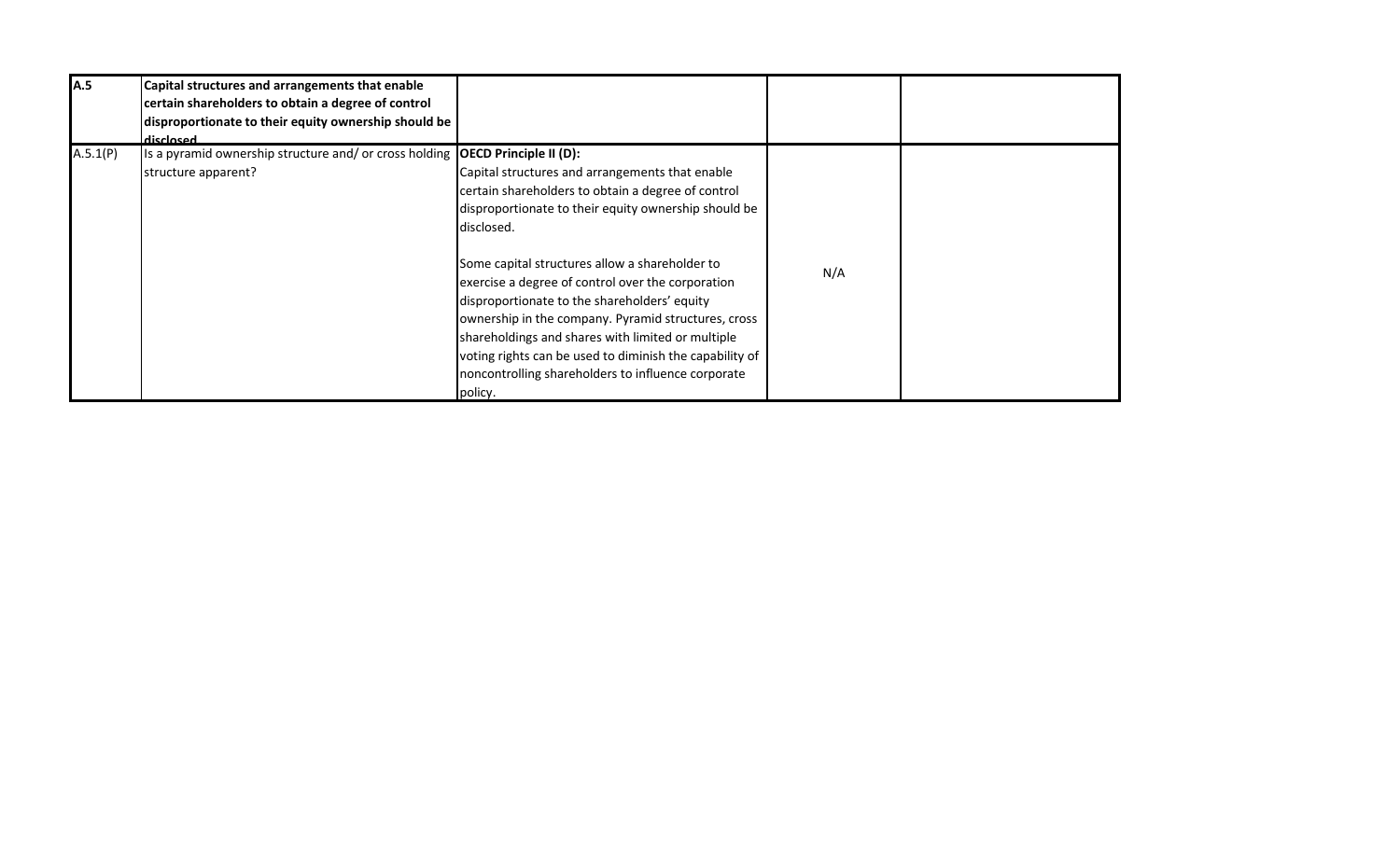|            | <b>B. Equitable treatment of shareholders</b>                                                                                               |                                                                                                                                                                                                                                                                                                                                                                                                                                                                       |   |  |
|------------|---------------------------------------------------------------------------------------------------------------------------------------------|-----------------------------------------------------------------------------------------------------------------------------------------------------------------------------------------------------------------------------------------------------------------------------------------------------------------------------------------------------------------------------------------------------------------------------------------------------------------------|---|--|
| <b>B.1</b> | Insider trading and abusive self-dealing should be<br>prohibited.                                                                           |                                                                                                                                                                                                                                                                                                                                                                                                                                                                       |   |  |
| B.1.1(P)   | Has there been any conviction of insider trading<br>involving directors/commissioners, management and<br>employees in the past three years? | <b>OECD Principle III: The Equitable Treatment of</b><br><b>Shareholders</b><br>(B) Insider trading and abusive dealing should be<br>prohibited.<br><b>ICGN 3.5 Employee share dealing</b><br>Companies should have clear rules regarding any<br>trading by directors and employees in the company's<br>own securities. Among other issues, these must seek<br>to ensure individuals do not benefit from knowledge<br>which is not generally available to the market. | N |  |
|            |                                                                                                                                             | ICGN 8.5 Shareholder rights of action<br>Minority shareholders should be afforded<br>protection and remedies against abusive or<br>oppressive conduct.                                                                                                                                                                                                                                                                                                                |   |  |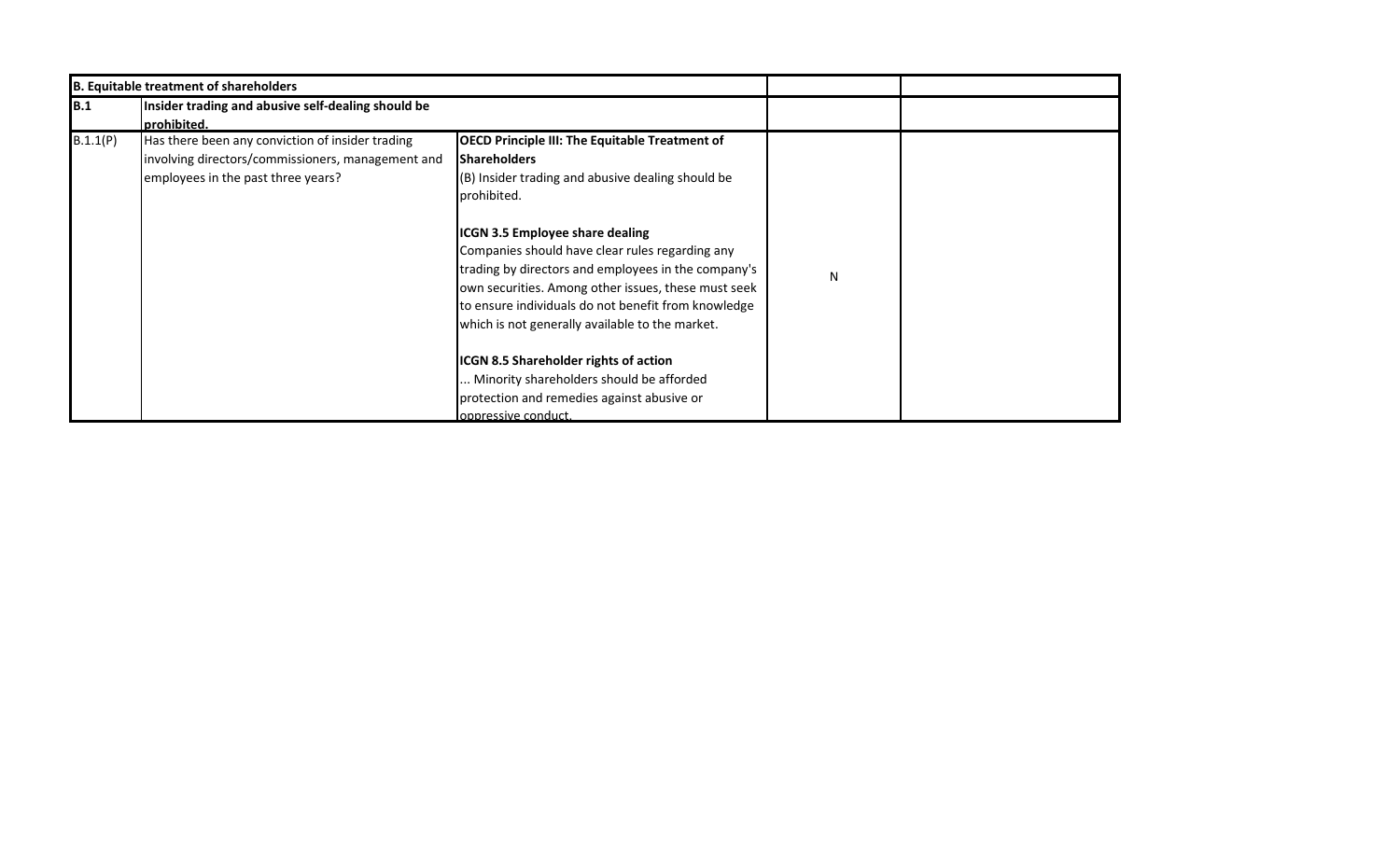| B.2      | Protecting minority shareholders from abusive action                                                                                                                               |                                                                                                                                                                                                                                                                                                                                                                                                                                                                                                                          |              |
|----------|------------------------------------------------------------------------------------------------------------------------------------------------------------------------------------|--------------------------------------------------------------------------------------------------------------------------------------------------------------------------------------------------------------------------------------------------------------------------------------------------------------------------------------------------------------------------------------------------------------------------------------------------------------------------------------------------------------------------|--------------|
| B.2.1(P) | Has there been any cases of non compliance with the<br>laws, rules and regulations pertaining to significant or<br>material related party transactions in the past three<br>years? | <b>OECD Principle III</b><br>(B) Insider trading and abusive dealing should be<br>prohibited<br>ICGN 2.11.1 Related party transactions<br>Companies should have a process for reviewing and<br>monitoring any related party transaction. A<br>committee of independent directors should review<br>significant related party transactions to determine<br>whether they are in the best interests of the company<br>and if so to determine what terms are fair.<br>ICGN 2.11.2 Director conflicts of interest              |              |
|          |                                                                                                                                                                                    | Companies should have a process for identifying and<br>managing any conflicts of interest directors may have.<br>If a director has an interest in a matter under<br>consideration by the board, then the director should<br>not participate in those discussions and the board<br>should follow any further appropriate processes.<br>Individual directors should be conscious of<br>shareholder and public perceptions and seek to avoid<br>situations where there might be an appearance of a<br>conflict of interest. | ${\sf N}$    |
|          |                                                                                                                                                                                    | ICGN 8.5 Shareholder rights of action<br>Shareholders should be afforded rights of action and<br>remedies which are readily accessible in order to<br>redress conduct of company which treats them<br>inequitably. Minority shareholders should be afforded<br>protection and remedies against abusive or                                                                                                                                                                                                                | $\mathsf{N}$ |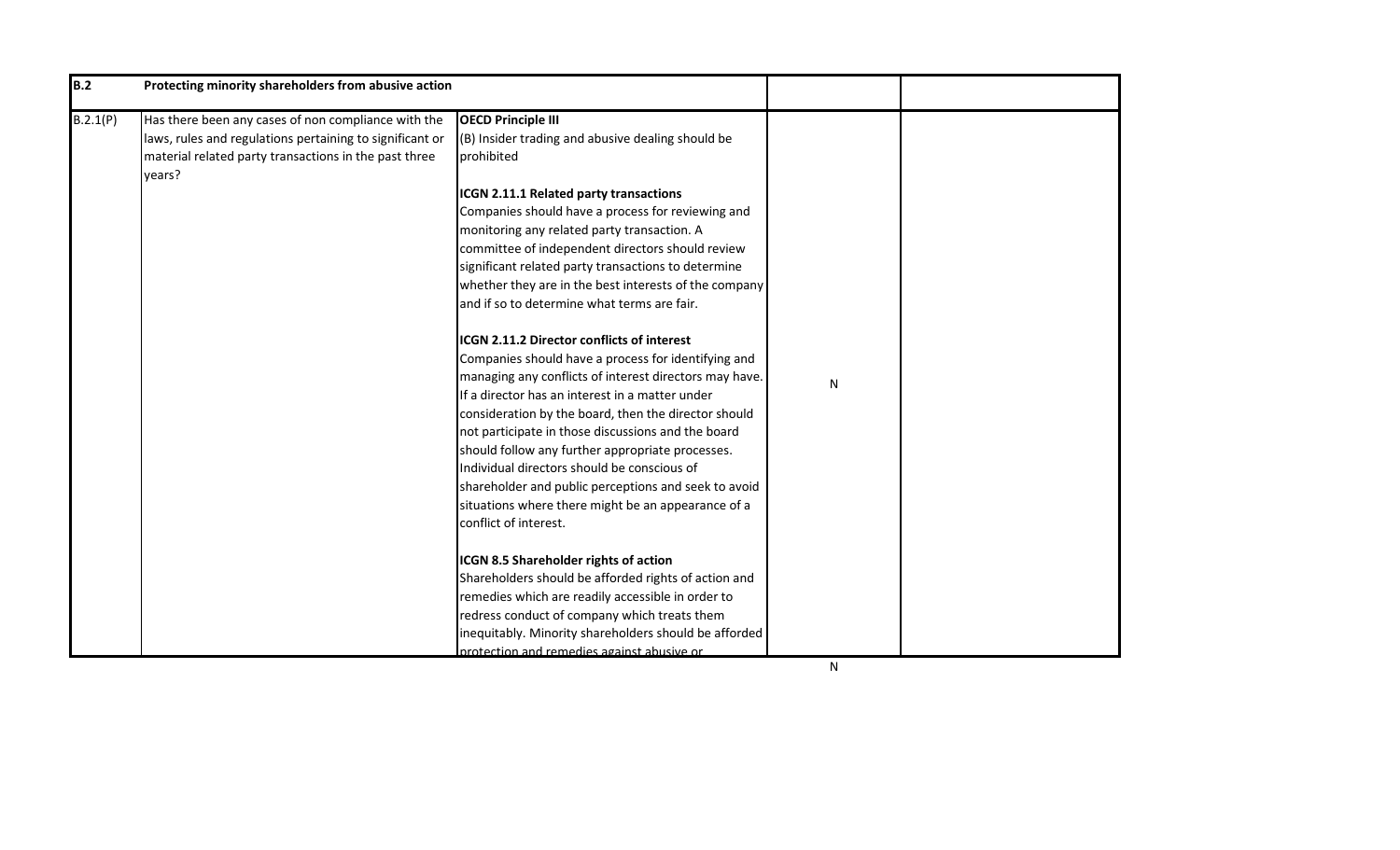|          | <b>C. Role of stakeholders</b>                                                                                                                                                       |                                                                                                                                                                                         |   |  |
|----------|--------------------------------------------------------------------------------------------------------------------------------------------------------------------------------------|-----------------------------------------------------------------------------------------------------------------------------------------------------------------------------------------|---|--|
| C.1      | The rights of stakeholders that are established by law<br>or through mutual agreements are to be respected.                                                                          |                                                                                                                                                                                         |   |  |
| C.1.1(P) | Have there been any violations of any laws pertaining<br>to labour/employment/ consumer/insolvency/<br>commercial/competition or environmental issues?                               | <b>OECD Principle IV</b><br>(A) The rights of stakeholders that are established by<br>law or through mutual agreements are to be<br>respected                                           | N |  |
| C.2      | Where stakeholders participate in the corporate<br>governance process, they should have access to<br>relevant, sufficient and reliable information on a<br>timely and regular hasis. |                                                                                                                                                                                         |   |  |
| C.2.1(P) | Has the company faced any sanctions by regulators for <b> OECD Principle IV</b><br>failure to make announcements within the requisite<br>time period for material events?            | (B) Where stakeholders participate in the corporate<br>governance process, they should have access to<br>relevant, sufficient and reliable information on a<br>timely and requier hasis | N |  |

|          | D. Disclosure and transparency                                                                                                 |                                                                                                                                                                                                                                                                                                                                                                                                                                         |   |  |  |
|----------|--------------------------------------------------------------------------------------------------------------------------------|-----------------------------------------------------------------------------------------------------------------------------------------------------------------------------------------------------------------------------------------------------------------------------------------------------------------------------------------------------------------------------------------------------------------------------------------|---|--|--|
| D.1      | Sanctions from regulator on financial reports                                                                                  |                                                                                                                                                                                                                                                                                                                                                                                                                                         |   |  |  |
| D.1.1(P) | Did the company receive a "qualified opinion" in its<br>external audit report?                                                 | <b>OECD Principle V: Disclosure and Transparency</b><br>$($ B) Information should be prepared and disclosed in                                                                                                                                                                                                                                                                                                                          |   |  |  |
| D.1.2(P) | Did the company receive an "adverse opinion" in its<br>external audit report?                                                  | accordance with high quality standards of accounting<br>and financial and non-financial disclosures.<br>(C) An annual audit should be conducted by an<br>independent, competent and qualified, auditor in<br>order to provide an external and objective assurance<br>to the board and shareholders that the financial<br>statements fairly represent the financial position and<br>performance of the company in all material respects. | N |  |  |
| D.1.3(P) | Did the company receive a "disclaimer opinion" in its<br>external audit report?                                                |                                                                                                                                                                                                                                                                                                                                                                                                                                         | N |  |  |
| D.1.4(P) | Has the company in the past year revised its financial<br>statements for reasons other than changes in<br>accounting policies? |                                                                                                                                                                                                                                                                                                                                                                                                                                         | N |  |  |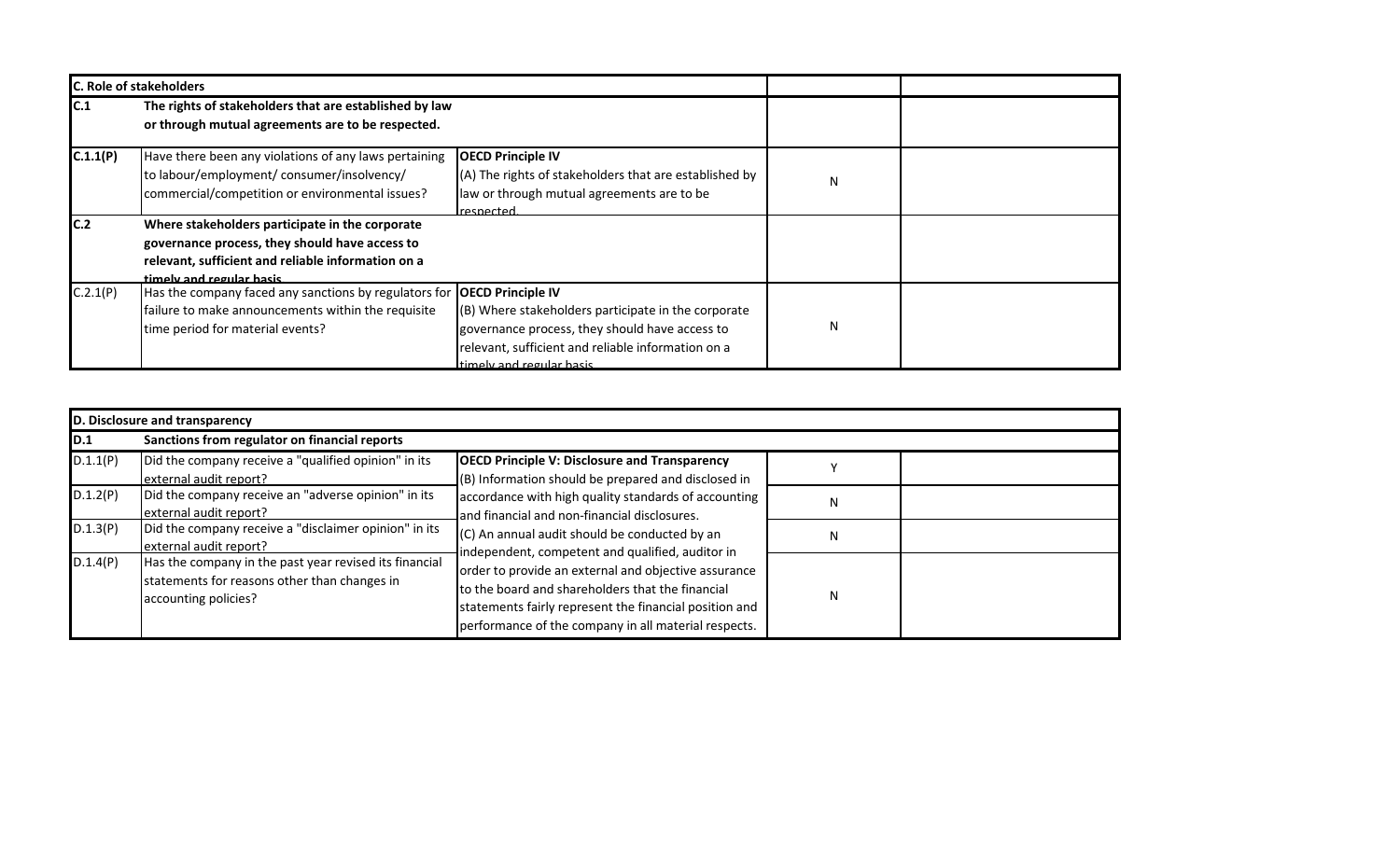| <b>E. Responsibilities of the Board</b> |                                                                                                                                                                                                                                               |                                                                                                                                                                                                                                                                                                                                                                                                                                                                                                                                                                                                                                                                                                                                                                                                                                                                                                                   |              |  |  |
|-----------------------------------------|-----------------------------------------------------------------------------------------------------------------------------------------------------------------------------------------------------------------------------------------------|-------------------------------------------------------------------------------------------------------------------------------------------------------------------------------------------------------------------------------------------------------------------------------------------------------------------------------------------------------------------------------------------------------------------------------------------------------------------------------------------------------------------------------------------------------------------------------------------------------------------------------------------------------------------------------------------------------------------------------------------------------------------------------------------------------------------------------------------------------------------------------------------------------------------|--------------|--|--|
| E.1                                     | Compliance with listing rules, regulations and                                                                                                                                                                                                |                                                                                                                                                                                                                                                                                                                                                                                                                                                                                                                                                                                                                                                                                                                                                                                                                                                                                                                   |              |  |  |
| E.1.1(P)                                | applicable laws<br>Is there any evidence that the company has not OECD Principle VI (D)<br>complied with any listing rules and regulations over the (7) Ensuring the integrity of the corporation's<br>past year apart from disclosure rules? | accounting and financial reporting systems, including<br>the independent audit, and that appropriate systems<br>of control are in place, in particular, systems for risk<br>management, financial and operational control, and<br>compliance with the law and relevant standards.<br>Companies are also well advised to set up internal<br>programmes and procedures to promote compliance<br>with applicable laws, regulations and standards,<br>including statutes to criminalise bribery of foreign<br>officials that are required to be enacted by the OECD<br>Anti-bribery Convention and measures designed to<br>control other forms of bribery and corruption.<br>Moreover, compliance must also relate to other laws<br>and regulations such as those covering securities,<br>competition and work and safety conditions. Such<br>compliance programmes will also underpin the<br>company's ethical code. | $\mathsf{N}$ |  |  |
| E.1.2(P)                                | Have there been any instances where non-executive UK CODE (JUNE 2010)<br>directors/commissioner have resigned and raised any $A.4.3$ Where directors have concerns which cannot be<br>issues of governance-related concerns?                  | resolved about the running of the company or a<br>proposed action, they should ensure that their<br>concerns are recorded in the board minutes. On<br>resignation, a non-executive director should provide a<br>written statement to the chairman, for circulation to<br>the board, if they have any such concerns.                                                                                                                                                                                                                                                                                                                                                                                                                                                                                                                                                                                               |              |  |  |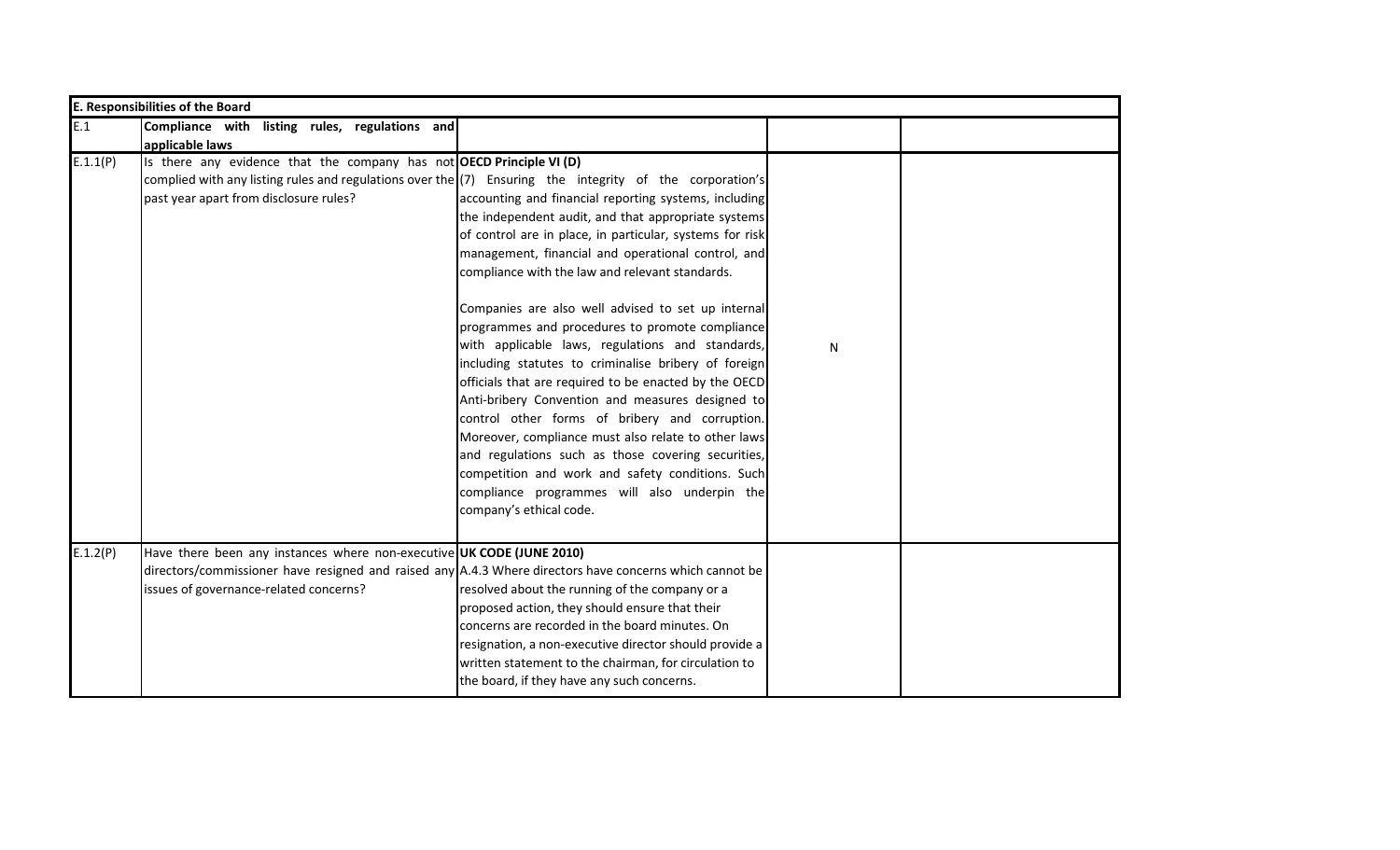| E.2      | <b>Board Appraisal</b>                                                                                                                                                    |                                                                                                                                                                                                                                                                                                                                                                                                                                                                                                                                                                                                                                                                                                                                                                                                                                                                                              |   |  |
|----------|---------------------------------------------------------------------------------------------------------------------------------------------------------------------------|----------------------------------------------------------------------------------------------------------------------------------------------------------------------------------------------------------------------------------------------------------------------------------------------------------------------------------------------------------------------------------------------------------------------------------------------------------------------------------------------------------------------------------------------------------------------------------------------------------------------------------------------------------------------------------------------------------------------------------------------------------------------------------------------------------------------------------------------------------------------------------------------|---|--|
| E.2.1(P) | Does the Company have any independent<br>directors/commissioners who have served for more<br>than nine years or two terms (which ever is higher) in<br>the same capacity? | <b>OECD Principle V</b><br>(C) An annual audit should be conducted by an<br>independent, competent and qualified, auditor in<br>order to provide an external and objective assurance<br>to the board and shareholders that the financial<br>statements fairly represent the financial position and<br>performance of the company in all material respects.<br>Examples of other provisions to underpin auditor<br>independence include, a total ban or severe limitation<br>on the nature of non-audit work which can be<br>undertaken by an auditor for their audit client,<br>mandatory rotation of auditors (either partners or in<br>some cases the audit partnership), a temporary ban<br>on the employment of an ex-auditor by the audited<br>company and prohibiting auditors or their dependents<br>from having a financial stake or management role in<br>the companies they audit. |   |  |
| E.2.2(P) | Did the company fail to identify who are the<br>independent director(s) / commissioner(s)?                                                                                | ICGN 2.4 Composition and structure of the board<br><b>ICGN 2.4.1 Skills and experience</b><br>ICGN 2.4.3 Independence                                                                                                                                                                                                                                                                                                                                                                                                                                                                                                                                                                                                                                                                                                                                                                        | N |  |